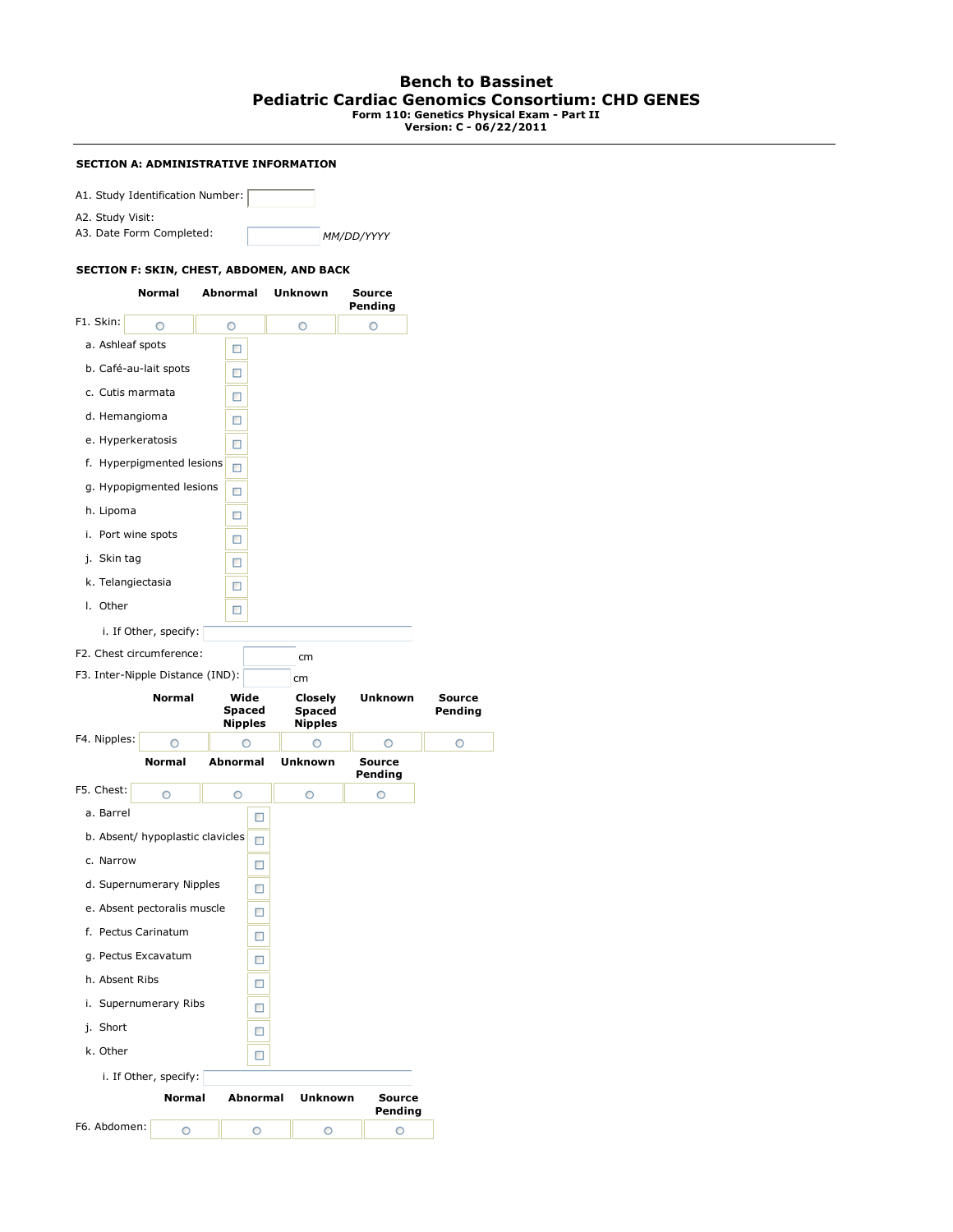| a. Abdominal Mass     | П               |                |                   |
|-----------------------|-----------------|----------------|-------------------|
| b. Diastasis recti    | о               |                |                   |
| c. Gastroschisis      | П               |                |                   |
| d. Inguinal Hernia    | □               |                |                   |
| e. Umbilical Hernia   | □               |                |                   |
| f. Left-sided Liver   | □               |                |                   |
| g. Midline Liver      | □               |                |                   |
| h. Omphalocele        | □               |                |                   |
| Splenomegaly<br>i.    | п               |                |                   |
| Other<br>i.           | ш               |                |                   |
| i. If Other, specify: |                 |                |                   |
|                       |                 |                |                   |
| <b>Normal</b>         | <b>Abnormal</b> | <b>Unknown</b> | Source<br>Pending |
| ◠                     | O               | O              | ∩                 |
| a. Kyphosis           | П               |                |                   |
| b. Meningomyelocele   | □               |                |                   |
| c. Sacral Dimple      | □               |                |                   |
| d. Scoliosis          | □               |                |                   |
| e. Winged Scapula     | O<br>Unilateral |                |                   |
|                       | Bilateral       |                |                   |
| F7. Back:<br>f. Other | No<br>ш         |                |                   |

## **SECTION G: GENITOURINARY (HISTORY OF OR PRESENT)**

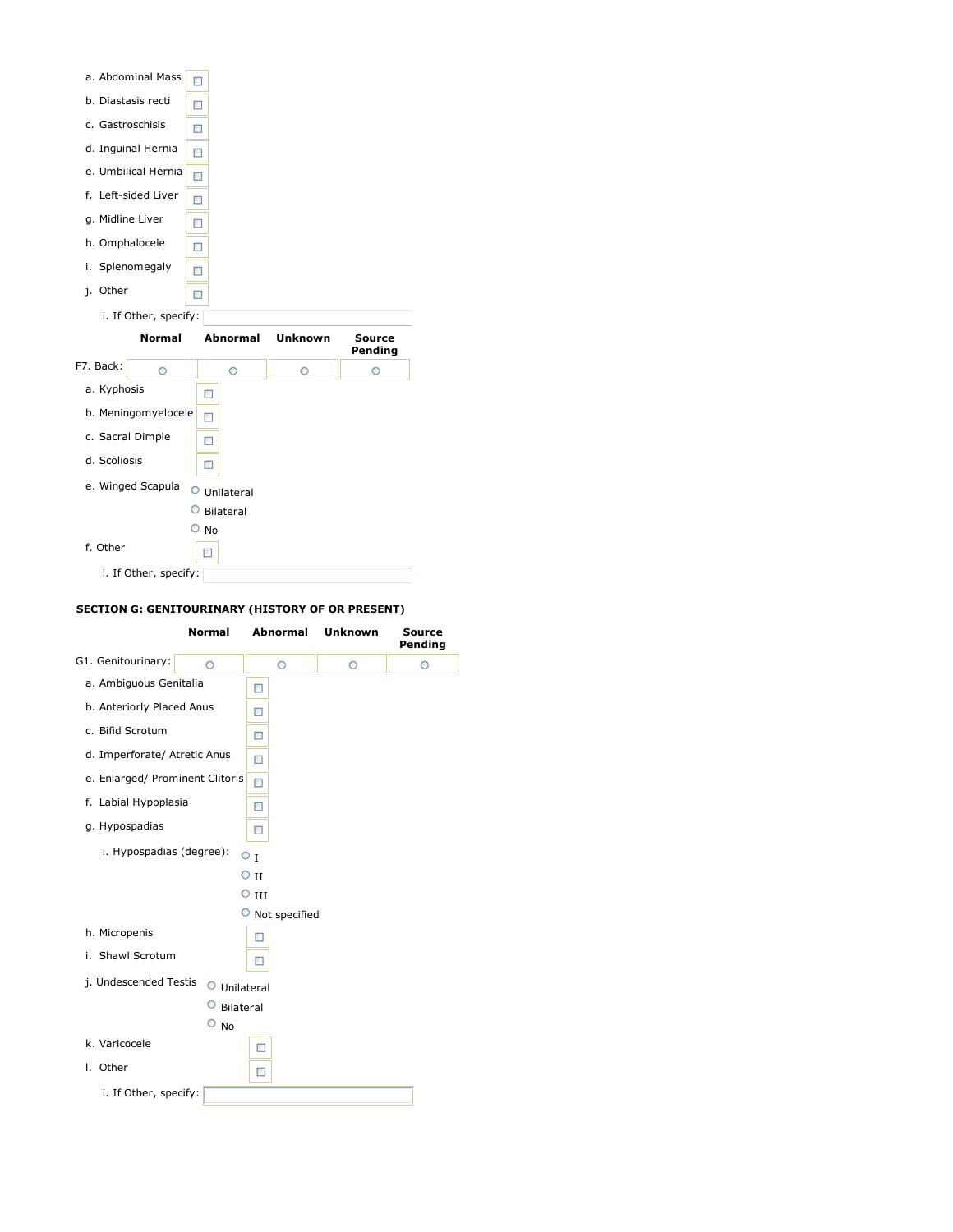### **SECTION H: UPPER EXTREMITY**



### **SECTION I: LOWER EXTREMITY**

|           | Normal                       | Abnormal | Unknown | Source<br>Pending |             |             |
|-----------|------------------------------|----------|---------|-------------------|-------------|-------------|
| I1. Feet: |                              | ∩        |         |                   |             |             |
|           |                              |          | Right   | Left              | <b>Both</b> | <b>None</b> |
|           | a. Ectrodactyly/Oligodactyly |          | ∩       | ∩                 |             |             |
|           | b. Femur bowed               |          |         |                   |             |             |
| C.        | Fibula absent                |          |         |                   |             |             |
|           | d. Hammertoe                 |          |         |                   |             |             |